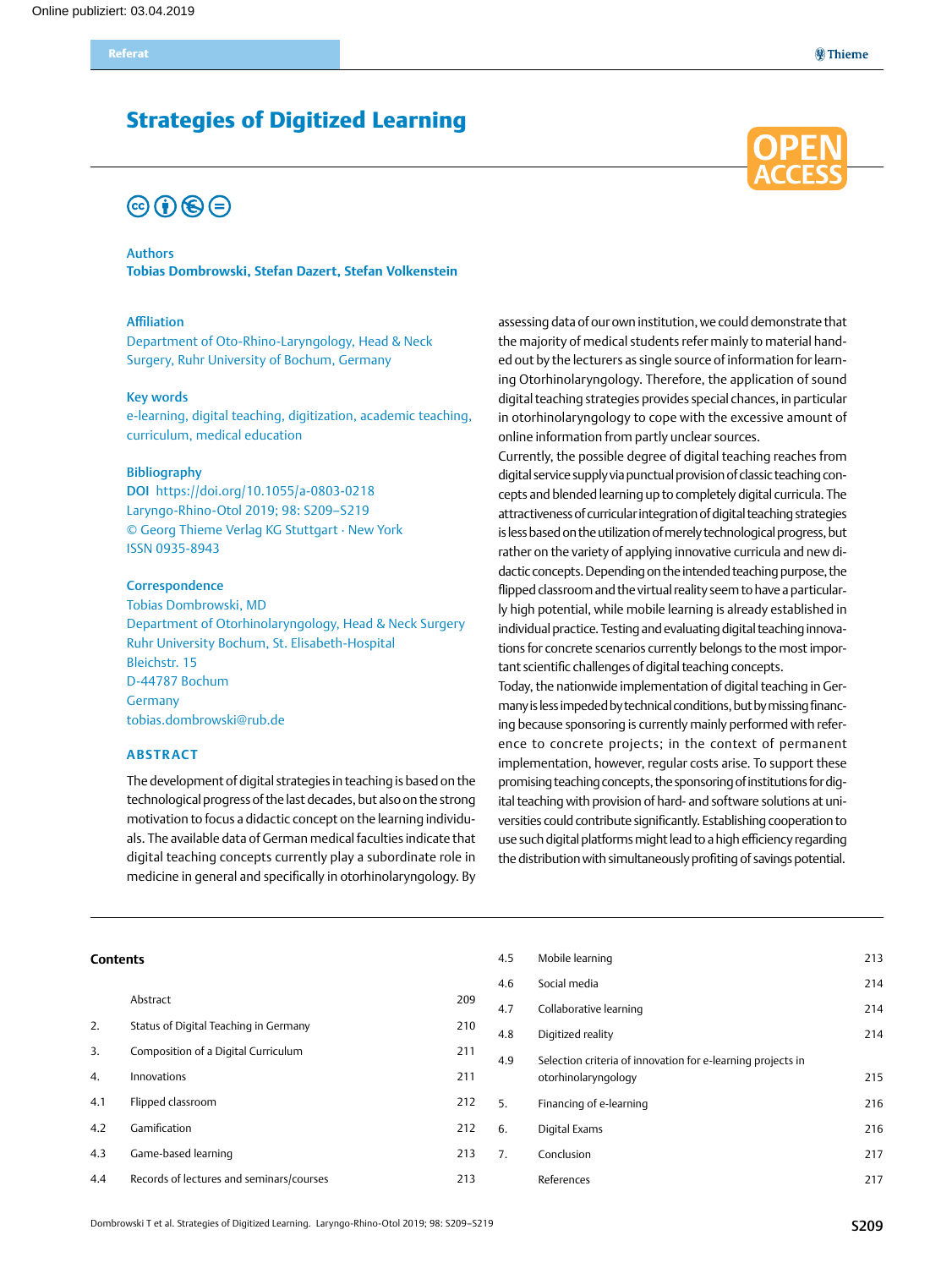<span id="page-1-0"></span>The development of digital teaching and according concepts is closely related with the rapid development and distribution of information technologies, in particular also with a nearly complete internet access. In order to approach the topic of digital teaching strategies, first the term of digital teaching has to be defined. Digital teaching is often also called or even used synonymously as electronic learning or e-learning. The definition, however, is not very clear which is due to the historic development from different directions. In the broadest sense, e-learning means teaching with technological support which is basically focused on the learning individual [1]. The origins date back to the 1960ies and are mainly associated with the pioneering academic teacher Patrick Suppes (Stanford University, CA, USA) and Donald Bitzer (University of Illinois, IL, USA) [1].

Suppes approached technology-supported teaching by intensively reflecting the learning-theoretical advantages of individualized computer-assisted teaching [2]. Based on these ideas, he developed a Computer Managed Instruction System as individualized instruction for learning mathematics on primary school level. Suppes considered the major advantages of using computers in the possibility of better addressing individual differences of the learning subjects and breaking up the passiveness of the auditory of lectures and presentations [2].

Bitzer and colleagues followed the technological way and established an interactive learning and teaching system called "PLATO" that provided a platform for teaching purposes to teachers based on many innovations that had been specifically developed for this tool, such as for example the programming language of TUTOR [3]. The teaching software was made available on a mainframe computer, which could be accessed by the students via decentral terminals. The motivation to develop PLATO was also triggered by the increasing number of students and aimed at reducing the costs per student contact [4]. Because of its functionality, PLATO is considered as precursor of current e-learning platforms and video conference systems [1, 3, 5, 6].

Parallel to the growing availability of computers since the 1980ies, these precedent models of computer-assisted or technology-supported teaching were expanded to multimedia interactive platforms. With increasing prevalence of the internet in the 1990ies, the local interaction between users and computers was transferred to web-based teaching contents and models of actively learning subjects were developed. Due to further technological innovation – and in particular the mobility of devices – and new possibilities of social interaction, these models were further elaborated to the current concepts of digital teaching/e-learning of our time [1, 7].

The present article will describe the current status of digital teaching strategies, elucidate current options, approaches, technologies, perspectives, and funding opportunities, and analyze them with regard to their applicability on the specific situation of medical teaching with its high percentage of practical learning. A special focus will be placed on the teaching concepts in the field of otorhinolaryngology.

## 2. Status of Digital Teaching in Germany

A review of digital teaching in Germany is difficult to perform because of the complexity of the terms and their heterogenic use. An indirect assessment revealed that formally 2/3<sup>rd</sup> of German universities offer digital learning concepts [8]. However, no statement about the actual use and integration of these digital concepts can be made based on this quantitative approach. Regarding this central question, the "Hochschulforum Digitalisierung" (HFD, University Forum of Digitization), an independent institution that was founded in 2014 with funding of the Federal Ministry of Education and Research (BMBF), conducted comprehensive analyses and reports that will be cited regularly in this article [9]. As a common initiative of the german Center for University Development (Centrum für Hochschulentwicklung, CHE) and the german Conference of University Presidents (Hochschulrektorenkonferenz, HRK), the HFD pursues the objective of discussing and evaluating the impact of digitization on academic teaching. It primarily aims at implementing academic strategies, establishing competences in teaching as well as generating ideas and developments of scenarios for the future [9].

An interesting analysis of the significance of digital teaching in Germany was performed by Persike and Friedrich in 2016 on behalf of the HFD [10]. The authors evaluated a questionnaire on the topic of digitization integrated into the university ranking questionnaire of the CHE. They concluded from the assessed data that digital media were no integral part of teaching and learning at the majority of universities at the time of data collection. Due to the large sample of 27,473 students from 153 universities, further interesting aspects resulted regarding the use of digital teaching at German universities. Despite the differences between the single disciplines, an even more relevant difference of digitization between the universities themselves became obvious, which emphasizes the significance of the single university for the development and use of digital media. Additionally, an intensive analysis of the participating students was performed who were classified into different user types after evaluation of the survey. In order to simplify the analysis, Persike and Friedrich categorized 20 types of digital media into the five format types of classic digital media and communication tools (e. g. PDF documents, PowerPoint), social communication tools (e. g. blogs, chats, social networks), electronic examination systems (e-exams and e-assessments), audio- and video-based media, and interactive tools and formats. The cluster analysis of these five formats revealed four different user types of digital media: 30.2% of the students used most preferably classic digital media, 25.5% used the combination of classic media and electronic exam, 22.8% focused more on audiovisual contents beside classic media, and 21.5% were so-called "digital all-rounders" with an evenly high use of all digital learning formats. Discussing only medical disciplines, 63% of the students were found in one of the two first mentioned categories oriented at classic learning formats, while 14% learned with audiovisual media, and 23% were digital all-rounders. Within the medical disciplines, a high heterogeneity was revealed between the universities with differences of up to 25% in the frequency of using digital media. The reasons for this focus on classic digital media like PDF and PowerPoint documents could not be definitively clarified by the authors of the analysis, but they see clear hints that a regular use of digital media only occurs when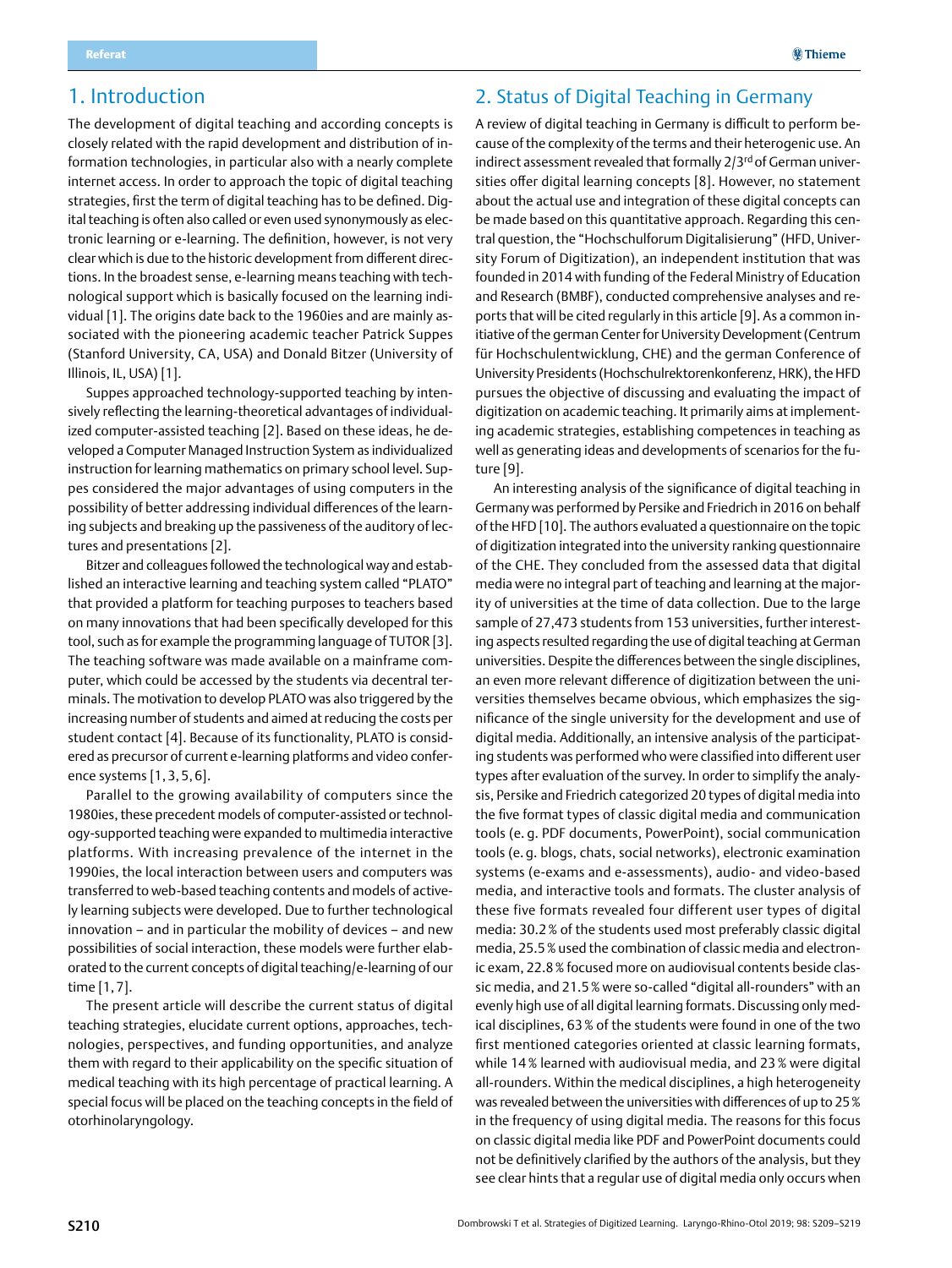<span id="page-2-0"></span>they are implemented in the teaching concepts. The authors conclude that digitization in academic teaching has to be primarily fostered by the lecturers [10].

These observations are congruent with the results of an own survey with 212 students from two semesters of the Ruhr University of Bochum who completed their ENT internship in 2014–2016 [11]. 81 % of the interviewed subjects stated that they used the learning material for otorhinolaryngology handed out by the lecturers. 57% of all participating students even reported that this was their only source for this discipline. These data seem to reveal that the responsibility of the lecturers in such disciplines as otorhinolaryngology has to be considered as being even higher compared to the so-called big disciplines of internal medicine or surgery. Based on this hypothesis, possibly particular chances and possibilities for the application of e-learning arise for our discipline. In the study cited above, about 90% of the students would prefer the expansion of digital learning activities.

The prevalence of digital learning tools at ENT departments of German university hospitals is currently rather low, as published by Sass and colleagues in 2017 based on an analysis of 2015 [12]. While the download of scripts or presentations as well as completing material was available at the majority of ENT departments of German university hospitals (86% and 62%, respectively), only few offers exceeded this basis. The implementation of digital media in teaching concepts requested by Persike and Friedrich seems to be sparsely distributed at ENT departments of German university hospitals.

## 3. Composition of a Digital Curriculum

In the general organization of digital teaching, several levels are differentiated, depending on the degree of digitization [8]. They start with classic teaching without digital media and develop via digital services and partially digitized teaching up to completely digitized studies. An overview is given in ▶**Fig 1**. Taking a closer look to the topic, the selection of the concept or the organization is limited with regard to medical teaching. In the era of an online society, an organization without any aspect of digitization is no longer at the disposition nowadays because the basic digital infrastructure (terminal devices, networks, internet) are available nearly everywhere. Especially in the context of improving administrative services, digital services are currently regularly available as



simplest level of digitization around university studies and medical education. They do not only include usual communication via e-mail, but for example also the provision with learning management systems and other central IT services (mail server, inscriptions for courses and exams, digital libraries etc.), which may support the lecturers regarding digitization of the learning material.

Partially digitized teaching and learning may be subdivided into two main sub-aspects [8]:

- 1. The simplest use of e-learning is the punctual accumulation of classic teaching methods: online services are not integrated into the teaching and learning concept, but made available for selected purposes to complete the teaching/learning material. In this category, for example lecture presentations or additional material for download are provided. The classic role allocation of teaching and learning subjects is unchanged.
- 2. The concept of "blended learning" or "hybrid learning" enhances the level of digitization by structurally integrating the digitized contents into the curriculum and replacing currently conventional by digital material. Thus the online content is an integral part of an entire curriculum together with elements of classic academic teaching. By shifting relevant topics into the digital area, secondarily also the presence of lecturers is changed because digitally provided topics may be considered as being worked up. The percentages of both elements may vary and be adapted to the teaching and learning objective [13]. The classic role allocation of lecturers and students will be partly broken up and teaching/learning is more focused on the students. The transformation of a classic curriculum into a blended learning concept generally requires a complete re-organization of teaching.

E-learning at German medical universities is currently limited to online services or punctual accumulation concepts [14]. Due to the high percentage of practical learning in medicine, the option of completely digitized studies is not possible, however, in the context of postgraduate further education concepts (e. g. as webinars) it may be interesting [8].

How exactly such a web-based medical curriculum has to be designed, can only be described for single disciplines because of the large spectrum of medical studies, since particular requirements and aspects have to be taken into account for single disciplines. Some authors consider this increasing complexity of medicine as special chance for e-learning [14,15]. Due to the growing complexity of the entire discipline, Prober and Khan postulate to use the chances of digitization in order to break up the missing flexibility of medical teaching [15]. Furthemore, especially the principle of flipped classroom seems to be suitable for medicine. The students should be provided with a framework curriculum serving as (online acquired) theoretical basis for further courses and seminars. Based hereon, the students should be enabled to get deeper insights into different topics according to their needs and interests.

## 4. Innovations

Taking into account future-oriented strategies of academic teaching, already the application of new digital technologies may seem to be a relevant innovation. However, the actual attractiveness of online learning strategies is due to the manifold options of implement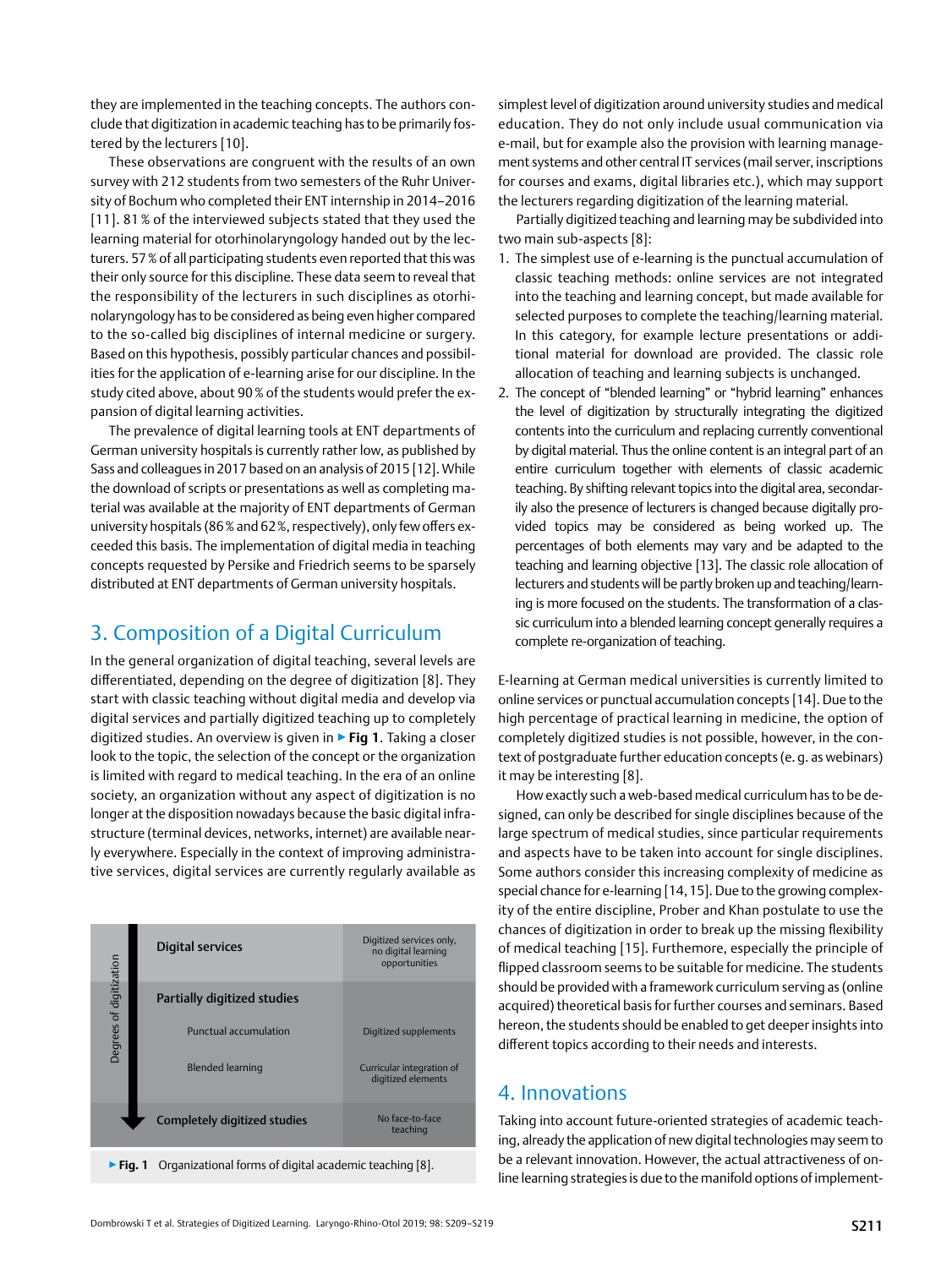<span id="page-3-0"></span>ing innovative curricula and new didactic concepts. In the following, selected innovations will be presented and elucidated in detail. Developing e-learning strategies is associated with the simultaneous use of different formats. The essential evaluation of those models is complex and the impact on the students is difficult to quantify. Testing and evaluating such complex blended-learning innovations for concrete scenarios belongs to the most important scientific challenges of digital teaching and e-learning concepts [16].

## 4.1 Flipped classroom

One of the most important learning-theoretical principles of blended learning is the so-called flipped classroom [17]. Hereby, the teaching concept is focused actively on the students; and digitization is the fundamental element of this concept. Among the different definitions of flipped classroom, also the terms of reverse, inverse, or backwards classroom are found. Structurally, the classic approach consisting of initially acquiring knowledge in courses, seminars, and lectures with personal attendance in order to subsequently do homework or transfer exercises is inversed:

The lecturers digitally provide the theoretical basics of the topic to be discussed, for example as online video. Based on this, the students prepare themselves for the inverse course/seminar at their own learning pace. Generally, the used contents may be provided in any available format. In this way, the students attending the course/seminar already have a previously acquired basic knowledge so that the course itself may focus on problem-oriented learning such as the application and increase of this basic knowledge; "homework" is then done together with the whole group [15, 18]. An overview about the structure of a flipped classroom is found in ▶**Fig. 2**.

Several studies confirm a positive effect of flipped classrooms on the teaching and learning effectiveness and activity [19]. Numerous medical applications and analyses of this teaching/learning principle are meanwhile found in most different fields of pre-clinical [18, 20, 21] and clinical medicine [22–27] as well as in the further education of physicians [28]. In order to implement a flipped classroom, complete re-structuring of the curriculum seems to be reasonable [15]. The creation of online material for theoretical knowledge acquisition may be extremely time-intensive. Nonetheless, the flipped classroom has particular chances to increase the learning attractiveness for the students due to the broad spectrum of design options, the freely determinable learning pace, and

the possibility to achieve a higher quality level of classroom events [15, 29]. Also teaching in otorhinolaryngology could be upgraded by the high percentage of visual elements of this learning concept. The suitable percentage of courses/seminars based on the flipped classroom principle is still controversially discussed.

In an own study performed at the ORL Department of the University Hospital of Bochum, Germany, on the implementation of a flipped classroom for ORL specific courses, the hypothesis proposed by several authors could be confirmed that flipped classrooms are particularly suitable for medical teaching [11]. In the context of the internal restructuring of the course, the introduction of basic ORL specific examination strategies, refreshing of anatomic and physiological basics as well as the correct use of the instruments were included in an online course that was based on the OpenSource platform Moodle hosted by the Ruhr University Bochum. The students were instructed to work up this basic information prior to the practical course; the lecturers expected that the contents were known. Hereby it became obvious that students who intensively dealt with the online contents felt significantly better prepared for the practical course. Overall, the newly introduced teaching and learning concept was perceived positively by the students and the lecturers.

## 4.2 Gamification

The term of gamification is relatively new in the context of an approach of digital learning methods. The word itself describes the transformation of a non-playful context into a playful one. In the context of e-learning, it means the use of playful elements to achieve predefined learning objectives. These game-like elements may be for example a scoring system, competitions, and awards [30, 31]. Gamification may also include the simultaneous application of several playful elements, but it is differentiated from real games. In medical education, already some examples have been published on how gamification can be used. An overview of selected publications on various gamification elements can be found in

#### ▶**Table 1**.

In general, this method is expected to have a high potential to improve the quality of learning by activating the intrinsic motivation of the students on the principle of the self-determination theory [30, 32]. This potential could be illustrated by publications about the competitive multiplayer game called "FoldIt". In this con-

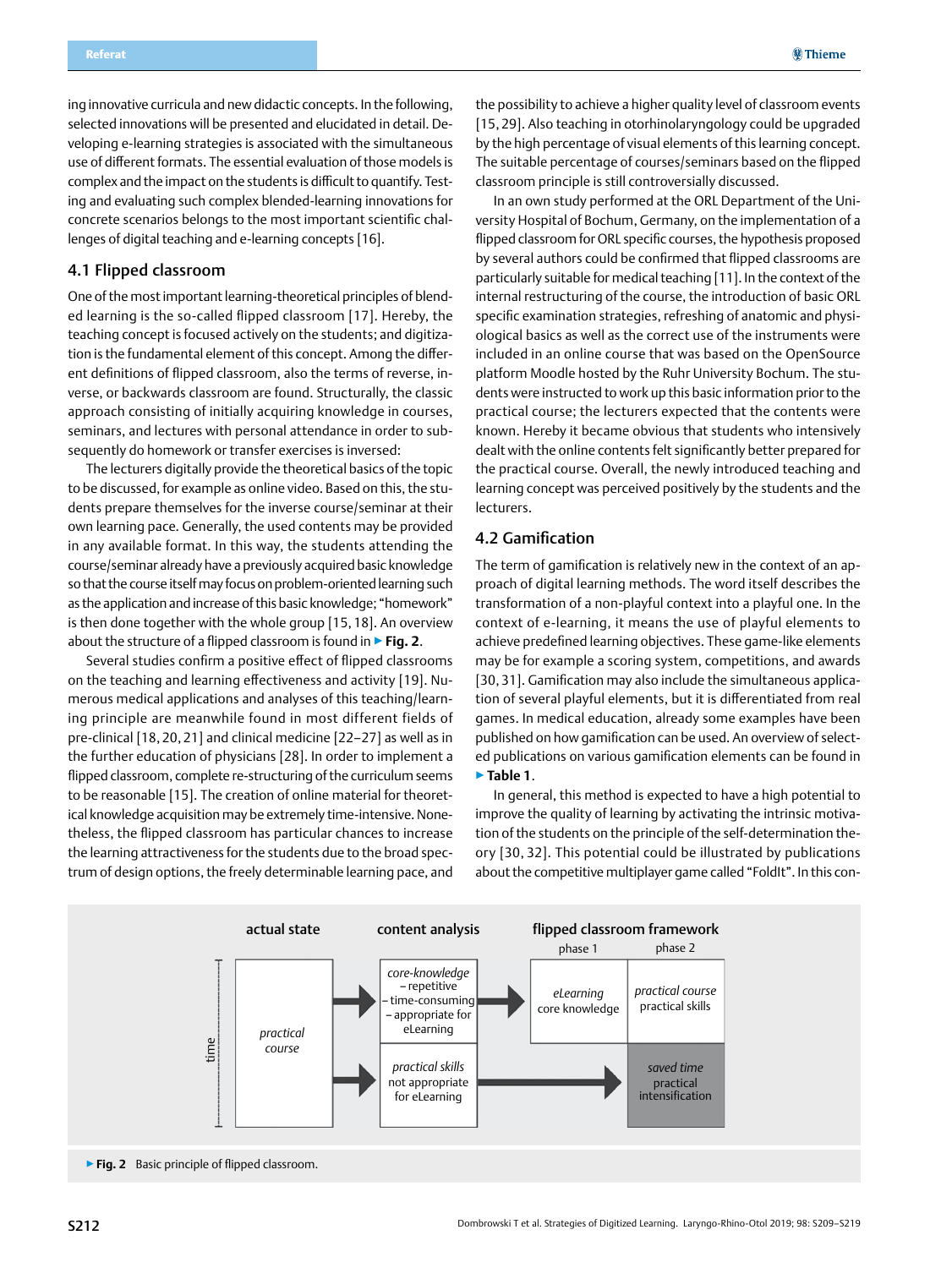<span id="page-4-0"></span>▶**Table 1** Published examples of implementation of a gamification approach in medical teaching.

| <b>Publication</b> | Approach                                                                | <b>Gamification element</b> | <b>Discipline</b> |
|--------------------|-------------------------------------------------------------------------|-----------------------------|-------------------|
| Lamb et al. [35]   | Daily medical questions on Twitter to enhance the competitive character | Incentive (Badge)           | Surgery           |
| Nevin et al. [81]  | Answering questions with online ranking                                 | Ranking Score system        | Internal medicine |
| Chen et al. [82]   | Answering questions on X-ray of the thorax within 15s                   | Time limit                  | Radiology         |
| Chang et al. [83]  | Defined, limited allocation of roles in an emergency situation          | Limitation of resources     | Pediatrics        |

text, the players contributed relevantly to the solution of complex protein folding of the HI virus [33,34]. Depending on the design, already few technological conditions suffice for implementation of a digital gamification appraoch because for example also the use of social networks such as Twitter represents a common approach [35].

However, for the broad application of most different game-like elements – despite the described advantages – there is the question that has not been dealt with scientifically under which specific conditions gamification will be a successful learning concept [32]. Thus it may be expected that the risk for a didactic aberration is relatively high under these preconditions [32].

### 4.3 Game-based learning

Game-based learning describes an extended gamification approach to a real digital learning game which, regarding the content and structure, meets the pedagogic and didactic requirements of the educational objective. The objective of the game is the learning objective to be achieved [36]. Starting with quizzes up to virtual reality or complex simulation games, many different formats are possible. In 2018, Gorbanev and colleagues analyzed digital games in medical learning in the context of a review performed based on Cochrane guidelines [37]. They come to the conclusion that the mainly positive reports about medical games only have a low evidence level and that the benefit for learning is difficult to assess because of the singularity of the games. The application is mainly limited to quizzes and simulations, as there seems to be no need for more complex games in medical education [37]. Further criticism of this format states that the fundamental elements of game theory – voluntariness and absence of a purpose – are no longer valid in the context of game-based learning [36].

#### 4.4 Records of lectures and seminars/courses

Recording and subsequent providing lecture material is a technology that is available since many years. Meanwhile automated recording systems are available in many universities and lecture halls that minimize the technological efforts and the current costs. Generally, technological processing is necessary afterwards so that the lecturers' videos, presentations, and sound may be put together.

In Germany, no reliable data exist on the spread of lecture recordings. Even in the English-speaking countries the meaningfulness of this methods has been discussed since many years. The study situation is heterogenic; while some trials show that lecture recordings are not much used and classroom attendance is preferred [38, 39], other studies reveal a high need and use [40, 41].

The central question and interest of the lecturers of how lecture records compete and interact with visiting the "real" event seems to depend on many factors and cannot be finally answered based on the available data. The common argument that lecture records would reduce the number of students attending the classroom events does not seem to be correct. Moreover, the students seem to use the records as additional source after attending the lectures instead of replacing it [42]. An own investigation of the lecture records of the ORL Department of the University Hospital Bochum could add evidence to this hypothesis and no measurable effect could be observed regarding the number of attendances. While the number of attendances of lectures and the number of users of online records was balanced, an equal distribution of students attending the lectures frequently, sometimes, and rarely could be revealed among the intensive users of lecture records [43]. Further reasons for the lecturers' refusal can be explained by concerns regarding the technology, the protection of intellectual property, and missing knowledge of central funding possibilities. However, the majority of the lecturers report about positive experiences after introduction of online records [42].

The advantages for students consist of a flexible working and follow-up of the lecture material at the individual learning pace. There seem to be variable percentages of user groups that consider the provision of lecture records as completion or substitution of the personal attendance [41]. In particular in cases of sickness, students with foreign mother language, conflicts with other events, or preparation of exams the possibility of lecture follow-up may be very helpful. Because of the missing innovative character, a recorded lecture replacing the "real" lecture is seen critically [36].

### 4.5 Mobile learning

Mobile learning is not only defined by the use of devices such as smartphones for download of learning material, but it includes all learning scenarios that are possible by the use of mobile devices independently from the location and the time [36]. With the background of broad distribution of smartphones, it may be expected that learning independently from a concrete learning context, e.g. during waiting times, in buses and trains etc. takes place. An American trial, for example, could show that more than 90% of the investigated medical student population use their smartphones for specific learning, communicating, and looking up information within their studies. They are also in favor of structured use of the medium within their courses [44]. Since a broad distribution of mobile devices cannot only be expected in students, but also in lecturers and patients, the question must be asked how the existing infrastructure may be used for teaching and learning purposes.

Beside the free, independent learning scenario, mobile learning can take place in lecture halls (e.g. live surveys) or support a teach-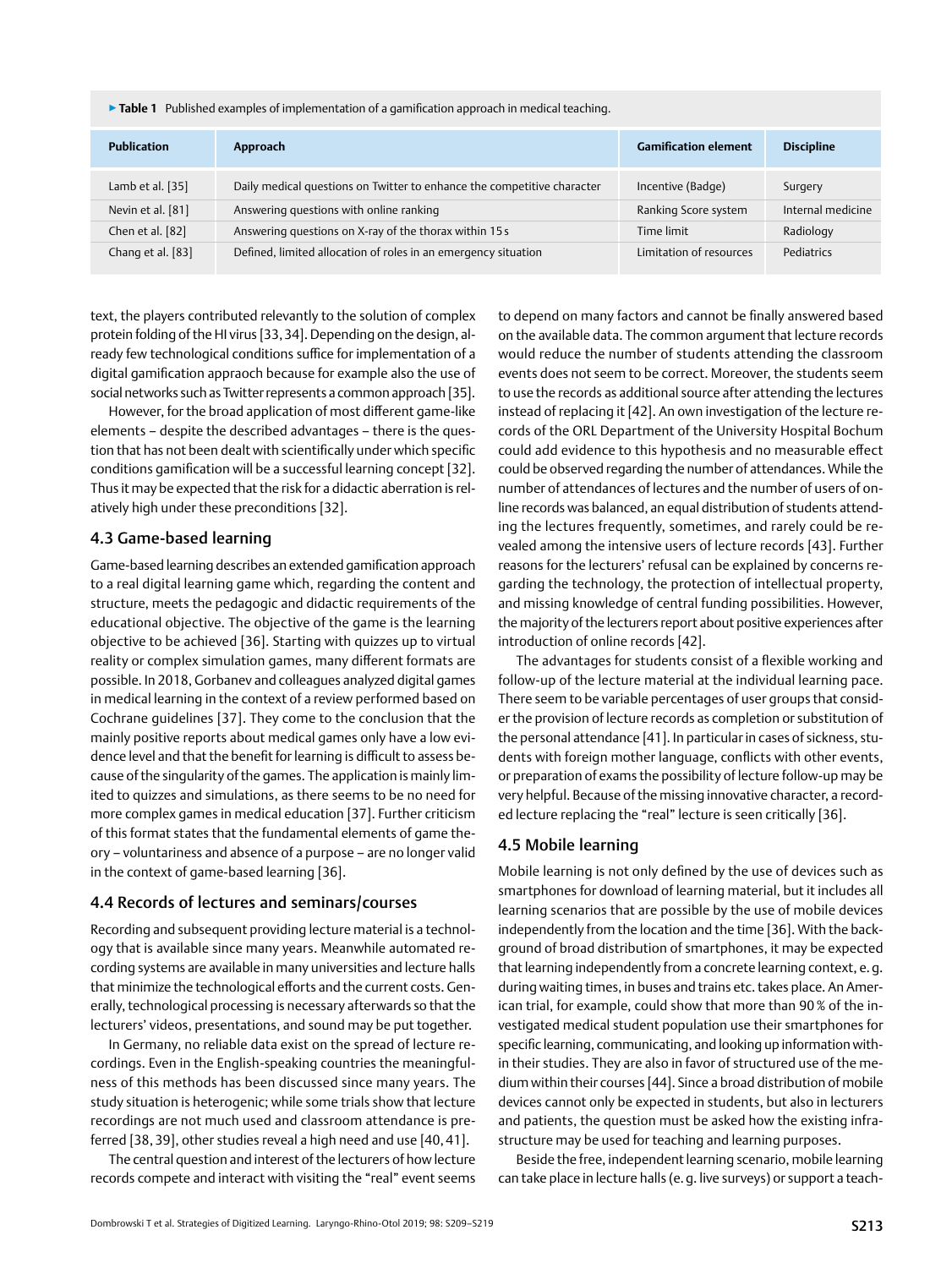<span id="page-5-0"></span>



- 1. The daily use of mobile devices assures the use of the same technologies for learning, teaching, and practice and vice versa, i. e. new technologies from these areas are imported into daily life.
- 2. In the area of mobile teaching, the expertise of mobile technologies and practical applications are developed based on the availability of mobile learning material to the students.
- 3. Examples and applications for mobile learning are generated from the practice, teaching and education are possible due to mobile technologies.
- 4. Finally, students learn to use mobile applications for the practice and share their ideas and perspectives with the teaching staff.

An overview about the concepts of Masters et al. is displayed in ▶**Fig. 3**.

In the concrete teaching and learning situation, the principle of BYOD ("bring your own device") may lead to technical problems because usually different operating systems and performances of the devices are found and the students are responsible for updates and functionality [36, 44]. In some scenarios, the use of centrally provided hardware such as tablets may be suitable and also has advantages regarding data safety [46]. Most trials on mobile learning focus on apps developed for the study purpose, e.g. the evaluation of a practical units or for collaborative learning [47, 48].

## 4.6 Social media

In the same way as mobile device, the use of social media like Facebook, Twitter, Instagram, YouTube, WhatsApp etc. is established in many people's daily life. The provided infrastructure and the generally simple application allows social media to be used for e-learning purposes in manifold ways. Due to the large variety of options and formats, it is unclear what is actually useful. In the context of applying social media for learning purposes, the use of an already existing infrastructure may easily reach a large public [49, 50]. At

best, the immediate feedback in most social media leads to vivid discussions of the available learning material [51].

In the literature, numerous applications of social media for medical learning are found on the level of academic as well as specialist-related education and learning. This apparent advantage may easily turn into a disadvantage. For example, an over-supply of information may complicate the assessment of the suitability [52]. The possibilities for every single user to provide information easily may further lead to poorly confirmed or even wrong information [53]. The development of quality criteria for specific contents is a particular challenge in this context [54].

## 4.7 Collaborative learning

Collaborative e-learning is mainly defined as the computer-based performance of the classic teaching and learning concept of teamwork to find a solution of a problem. The transformation of this well-known learning environment into the digital environment makes this construction independent from time and location and in this way removes this limiting factor. Classic examples are Wikis and forums.

Collaborative learning may increase the motivation for longer online courses compared to individual learning. The basic mechanisms are probably triggered by social pressure and rapid feedback of other participants [55]. Problems with collaborative learning result from complex social interactions such as for example non-attendance or predominance of single subjects. Moderating intervention of the lecturer/teacher may be reasonable [56].

### 4.8 Digitized reality

The umbrella term of digitized reality includes the topics of augmented reality (AR), virtual reality (VR), and simulations [36].

AR is the description of the environment with visual display of completing information. Accordingly, AR is the technically most simply implementable variant of digitized reality with various possibilities of application in teaching and learning. However, the current focus of research is rather placed on the technical implementation than on the didactic gain so that the latter one is still unclear [36]. But considering the increasing developments of AR applications for medical practice, e. g. in the context of robotic surgery [57], already allows drawing conclusions on how this technology might be applied in pre- and postgraduate teaching. Reasonable applications might be for example in surgical training by explanations/ live-feedback during surgeries, or in anatomic education [58–60].

The concept of virtual reality (VR) is closely related to AR. The learning situation is completely shifted to the interactive and simulated space that is expected to display the reality. Applications of VR seem to have a high potential in medicine. For example emergency situations could be trained in virtual realities or surgical techniques might be trained. Different authors consider AR and VR as digital key technologies for the medical sector [61]. In contrast to AR or VR, simulations have been included in medical teaching earlier. They are defined as imitation/simulation of the real environment that is applied when realization is not possible because of different reasons [36]. Also for otorhinolaryngology, several practical examples exist for ear, sinus, or laryngeal surgery [62]. Despite proven advantages in studies for example regarding training in FESS [63] or handling ENT emergency cases [64], the evidence level in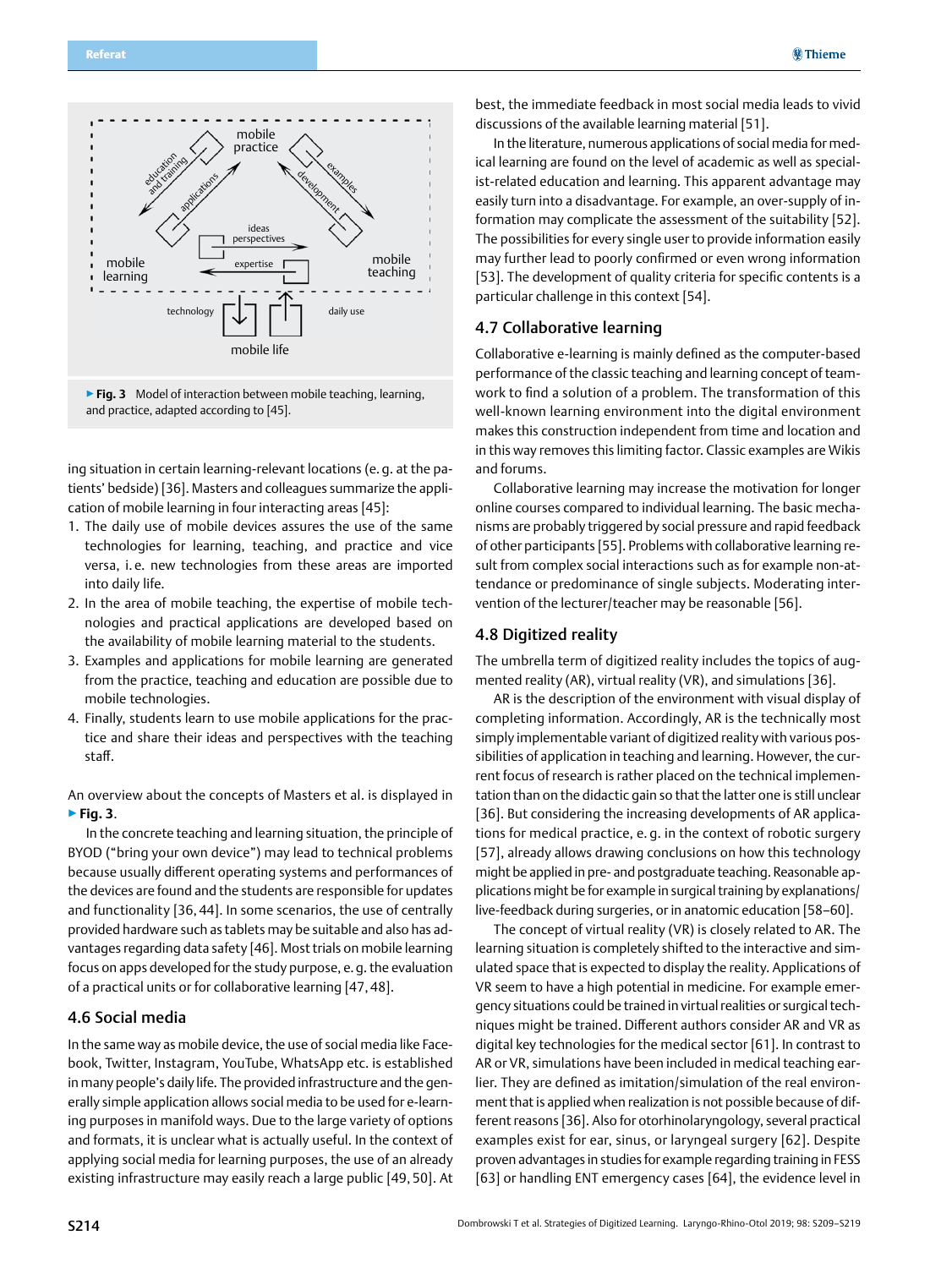<span id="page-6-0"></span>▶ Table 2 Proposed selection quide of digital innovations for a teaching concept.

|                        | <b>Technology</b> | <b>Efforts</b> | <b>Costs</b>  | Pre-graduate teaching |               | Post-graduate teaching |               |  |  |  |
|------------------------|-------------------|----------------|---------------|-----------------------|---------------|------------------------|---------------|--|--|--|
| <b>Innovation</b>      |                   |                |               | <b>Practice</b>       | <b>Theory</b> | <b>Practice</b>        | <b>Theory</b> |  |  |  |
| Flipped classroom      | $\ddot{}$         | $+ +$          | $+ +$         | $+ +$                 | $++$          | $+ +$                  | $++$          |  |  |  |
| Gamification           | $+$   + +         | $+$   + +      | $+$   + +     | $+ +$                 | $+ +$         | $\ddot{}$              | $+ +$         |  |  |  |
| Digital games          | $++$              | $++$           | $+ + + + + +$ | $+$                   | $\ddot{}$     | $^{+}$                 | $+$           |  |  |  |
| Event recording        | $+ +$             | $+$            | $+ +$         | $+$                   | $+ +$         | $^{+}$                 | $+ +$         |  |  |  |
| Mobile learning        | $+ +$             | $+$            | $\ddot{}$     | $+ +$                 | $+ +$         | $+ +$                  | $+ +$         |  |  |  |
| Social media           | $\ddot{}$         | $\ddot{}$      | $\ddot{}$     | $+$                   | $+ +$         | $+$                    | $+ +$         |  |  |  |
| Collaborative learning | $\ddot{}$         | $+$            | $\ddot{}$     | $+ +$                 | $+ +$         | $^{+}$                 | $+ +$         |  |  |  |
| Augmented reality      | $++$              | $+ +$          | $+ +$         | $++$                  | $\ddot{}$     | $++$                   | $+$           |  |  |  |
| Virtual reality        | $++$              | $++$           | $+ + +$       | $++$                  | $\ddot{}$     | $++$                   | $\ddot{}$     |  |  |  |
|                        |                   |                |               |                       |               |                        |               |  |  |  |

 $(+)$  low / not suitable  $(++)$  medium / probably suitable  $(++)$  high / promising

most studies is rather low [62]. The main argument for simulations is the possibility of training a situation that is close to reality, but that cannot be trained in reality.

## 4.9 Selection criteria of innovation for e-learning projects in otorhinolaryngology

Based on the heterogeneity of the above-mentioned selection of innovations, the numerous design options of digital learning projects may be illustrated. In the following, the attempt is made for ORL specific characteristics to find a further differentiation. Because of the rather poor evidence situation, in most cases no reference to scientific data can be made. Important selection criteria for innovations with a teaching/learning purpose focus on the technological competence, the complexity/efforts, cost factors, the target group, and in particular the appropriateness for the teaching purpose. A proposal of correlating these parameters is summarized in ▶**Table 2**.

The relevant teaching purposes in otorhinolaryngology in Germany include the practical and theoretical training and education of medical students (pre-graduate teaching) as well as practical and theoretical further education of physicians (post-graduate teaching). This is the main difference of pre- and post-graduate teaching and learning. The first one is rather focused on theory and generally contains a short internship and longer times of lectures. The medical students as target group should acquire knowledge in the basic topics of otorhinolaryngology that qualifies them for tests and the final exam. The practical training is limited. In the context of post-graduate teaching and education, this situation is inversed: the subjects already have basic knowledge and are mainly taught practical contents (e. g. surgery courses).

Because of the rather simple technique with moderate efforts and costs, the flipped classroom seems to be suitable for most teaching purposes. Especially for pre-graduate education, several examples for application as well as advocates are found in the literature [15,29]. In an own study, the authors could show the reasonable implementation of flipped classrooms also for the practical part

of pre-graduate education [11]. Also in post-graduate education, more and more trials are found that stipulate the applicability of flipped classrooms [65–67].

As described above, only few technological conditions have to be met for education based on a gamification approach because frequently the use of the basic structures of social media is possible [35, 68]. Accordingly, the overlap with the area of social media and collaborative learning is very high, regularly these strategies are applied together [68, 69]. The didactic gain has to be considered as complex [32]. Selected published examples on gamification are summarized in ▶**Table 1**. An interesting approach was described by colleagues of general medicine of the Charité in Berlin who tried to overcome the low interaction between colleagues of different practices by implementing case discussions in virtual groups combined with a gamification concept [69].

Also the evaluation of game-based learning has already been discussed above and reference was made to the review that was performed in 2018 based on Cochrane guidelines [37]. Because of the expected development costs and the doubtful value, the authors currently consider digital games as irrelevant for e-learning in otorhinolaryngology, independently from the intended learning purpose.

Under the aspect of flexible work-up and follow-up of theoretical information independently from the purpose, recording lectures or other teaching events is probably less relevant for courses/ seminars with practical focus. Despite the low evidence in the literature, the authors emphasize the positive experiences of own lecture records at the Ruhr University Bochum [43]. Due to the fact that the central infrastructure of universities can be used, expenses and efforts can often be minimized. Shifting parts of the technological prerequisites to the users' responsibility allows formulating the financial and technical characteristics of mobile learning in a similar way [36, 44]. The suitability of mobile learning strategies for practical as well as theoretical applications was already reported with references in chapter 4.5.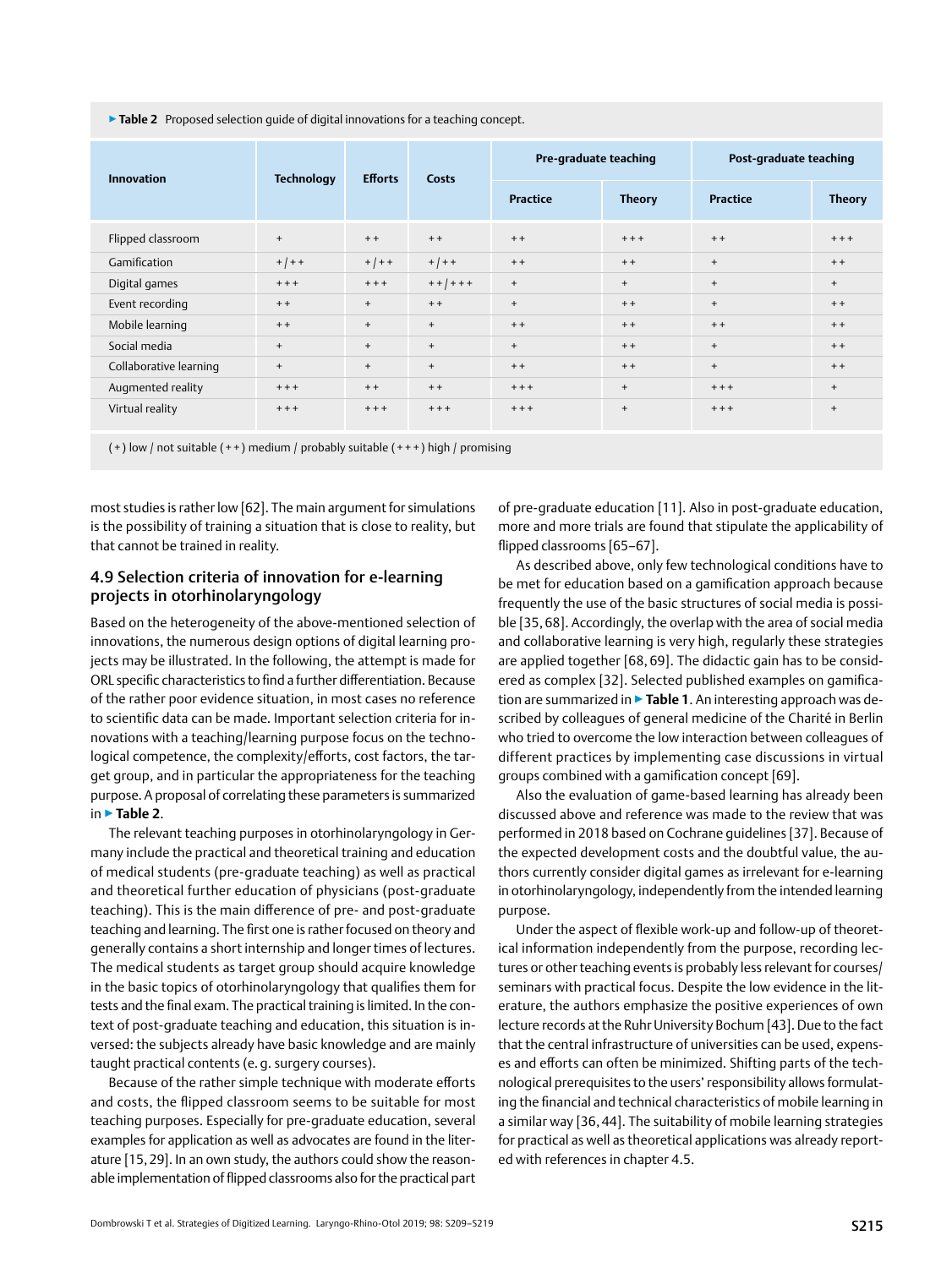<span id="page-7-0"></span>Among the described innovations, digitized reality is probably one of the most effort- and cost-intensive ones because it cannot work without complex technical basics. Because of these limitations, the reasonable application currently seems to be only possible in the post-graduate teaching and further specialization, which is congruent to the current literature. For example, the use of AR and VR applications in our discipline could support surgical training and telemedical education such as live transmissions. However, currently the low evidence in the literature contradicts to an overall application [62]. The potential of the technologies can be estimated as very high, which has already been demonstrated in some studies on surgical education in otorhinolaryngology [61,63].

## 5. Financing of e-learning

The introduction of digital teaching and learning is associated with additional efforts regarding costs and staff. Accordingly, a sustainable budget and staff planning is essential for establishing and maintaining digital teaching and learning concepts [70]. Regarding the cost structure, two levels have to be differentiated that are based on different preconditions and objectives of financing. The central level defines the general financing of digital infrastructure on an inter-university or intra-university level and is a basic condition for creating decentral, specific teaching programs. The current situation of German universities leads to structural problems on both budget levels [70].

Because of the high expenses for establishing digital infrastructure, the financing is currently mostly based on project financing, which is no sustainable approach, especially regarding the current costs. Since the creation of decentral teaching/learning programs requires specific knowledge about the implementation beside the presence of digital infrastructure, there is the need of increasing and financing additional teaching staff on this second level. Since this last-mentioned aspect concerns medical teaching and thus in particular the field of ORL, also fund raising is essential for financing e-learning projects. Beside several internal funding options, also different, mostly project-related external funds are available. One protagonist in this field is the Donors' association for the promotion of humanities and sciences in Germany (Stifterverband für die Deutsche Wissenschaft) that provides for example fellowships for the promotion of digital university teaching or supports strategy development programs. Furthermore, the Federal Ministry for Education and Research (Bundesministerium für Bildung und Forschung, BMBF) promotes research projects in the field of e-learning, for example in the context of the "offensive strategy for the digital-knowledge-based society".

Beside the acquisition of funds, possibly the implementation of cooperation and consortiums may contribute to solve the problems, in particular regarding the technical aspect [70]. In this context, an approach is imaginable that might be highly relevant also for the field of otorhinolaryngology.

## 6. Digital Exams

Digital exams, also called e-assessments, may be categorized based on the time of exam. Schmees and Krüger [71] classify the types as consulting (prior to higher education), diagnosing (prior to learn-



according to [71,79].

ing), formative (during the learning process), summative (after the learning process), and quality-assuring (after the course/seminar). An overview about the relevant types in medical teaching is given in ▶**Fig 4**. According to our experience, mainly the quality-assuring type is applied in medical teaching for continuous evaluation and improvement of the courses/seminars. Furthermore, the summative format of examination corresponds basically to the classic knowledge testing in medicine, e.g. in the context of an (e-)assessment [72]. Regarding the distribution of electronic examination methods in medical disciplines in Germany, no reliable data are available. However, considering the spectrum of different examination types (▶**Fig. 4**), there is a broad field of possible applications with partly complex overlapping and interactions between learning and examination [72–75]. In particular in the context of formative examination methods, some authors see a high potential to improve the quality of teaching and learning because the objective of exams is based on reflecting the learning outcome and to optimize teaching and learning [72, 74, 75]. One example is the so-called "Progress Test Medicine" that has been developed by the Charité in Berlin and is meanwhile established in many universities. However, it is not completely digitized [76]. The knowledge status and individual progress of medical students is regularly checked by means of 200 interdisciplinary multiple choice items, starting with the first semester of medical studies. In this way, the own knowledge can be objectively assessed and compared to others. This example makes clear that the described types of e-assessment can generally be performed even without digital support. Thus, the possible advantages and disadvantages of a digital format will be elaborated in the following.

Due to the high level of technology and digitization in medical practice, relevant contents appear that can only be assessed reasonably in a digital way, such as for example high-resolution images of microscopy or endoscopy or imaging procedures like computed tomography (CT), magnet resonance imaging (MRI), or cone beam tomography (CBT). The implementation of respective multimedia contents in an e-assessment may make those learning data also available for exams. On the basis of learning management systems of universities, the use of multimedia contents and questions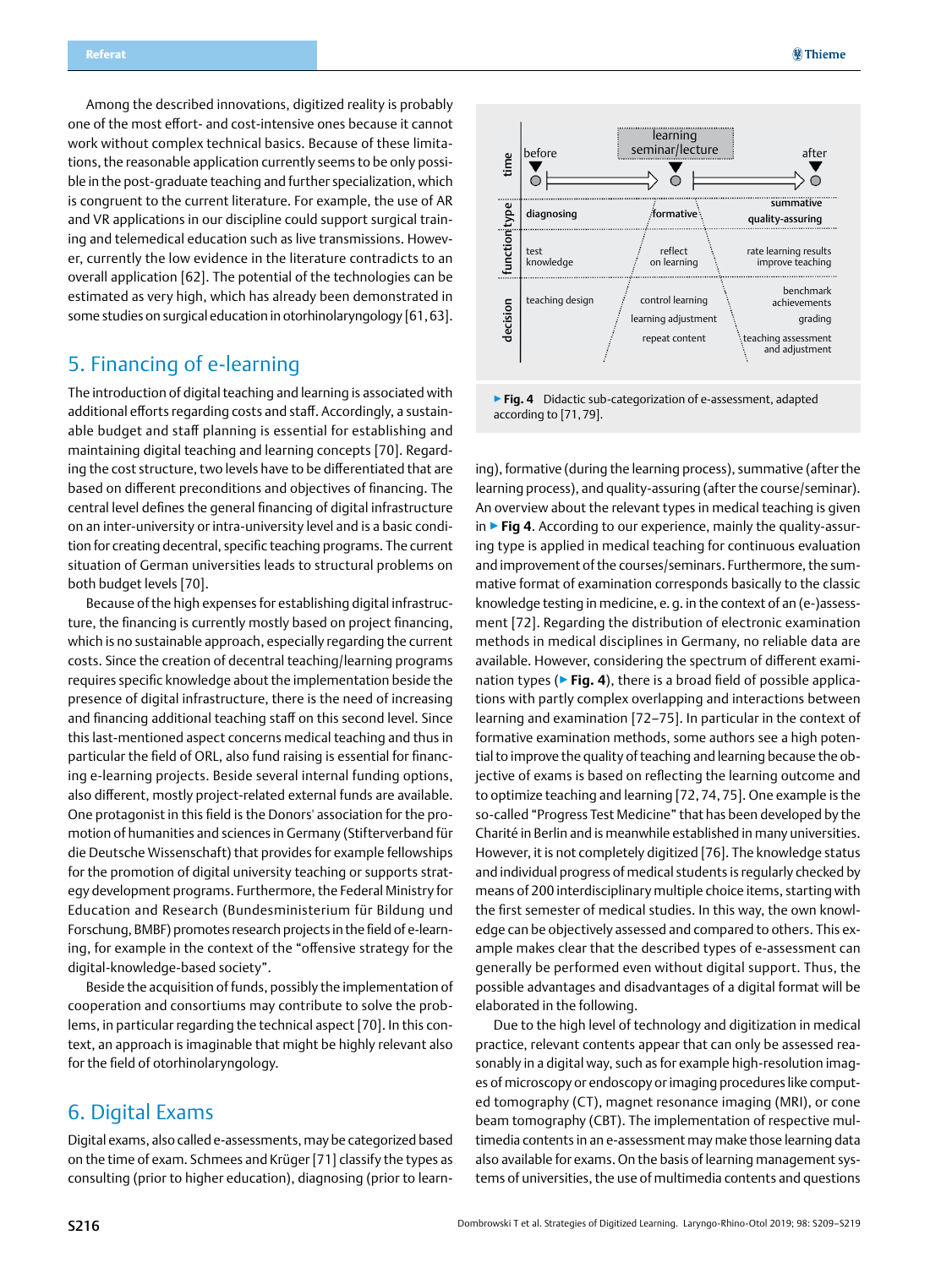<span id="page-8-0"></span>seems to be suitable especially for formative examination methods. Another advantages might be the simplified, automated, and rapid evaluation as well as the transparency [77, 78].

Higher costs of digital examination methods, compared to paper-based examinations, appear mainly in the implementation phase for technological basics [79]. In particular e-tests have to meet the requirements of functional technology, safety, and operability as of the beginning. Different authors postulate that the simplification of the evaluation and maintenance finally lead to save costs or keep them on the present level because the current expenses would be significantly lower after the implementation phase [77, 79]. The legal problems of e-tests concern the inscription to the exam, the allocation of the test to the examinee, and the verification of the candidates' identity [80]. In this regard, meanwhile numerous approaches and guidelines are available [80]. Due to the simple performance of e-assessments and the low experience of using innovative question formats, there is the risk of producing less suitable or low-quality assessments. This central problem, however, can only be solved by meeting the requirements of acknowledged guidelines [73].

It remains unclear if under certain conditions media-affine students may benefit from digital examination formats [78].

## 7. Conclusion

The developments in e-learning are a complex topic with multi-factor challenges. Considering the current situation of e-learning in Germany, there is a clear discrepancy especially in medicine between the digital and multimedia-based private and professional life of our society and the medical university education that is mainly based on classic strategies that are only punctually completed by digital programs. While the creation and implementation of e-learning could be simplified in the last years, also due to central services of the universities, basically mainly project-related funding is seen in this context which makes stabilization and continuation of digital contents beyond the funding period rather difficult. E-learning still has to be processed and promoted by the responsible teachers. Permanent financial provision is a conditio sine qua non. The currently deficient financial support could be at least partly compensated by cooperation between universities or respective teams within scientific societies in order to benefit from synergy effects and to initiate additional multicenter trials in this field.

Due to the high level of technology, regarding diagnostic as well as therapeutic/surgical applications, and the multitude of visual diagnoses, particular chances might appear for modern e-learning strategies in the context of otorhinolaryngology within the whole spectrum of medicine. Own investigations could show that the use of these chances for ORL seems to be reasonable, in particular based on the dependence of the students from the material provided by the lecturers/teachers. The manifold innovations in e-learning are complex with regard to their didactic assessment and require careful analysis for the intended learning purpose. Several examples of application from the literature could be shown. Regarding the applicability of these innovations within a digital overall concept for teaching/learning, however, too few reliable data are available. So, innovation in e-learning with thorough scientific evaluation must be encouraged.

By early implementing appropriate e-learning concepts for ORL in medical studies, interested students might approach the multitude and attractiveness of our discipline in a modern way and furthermore an important contribution can be made to an optimized teaching and learning for recruiting junior staff.

## Conflict of Interest

Tobias Dombrowski received project-related funds from a fellowship for innovations in digital academic teaching sponsored by the Association of Sponsors for Science in Germany. Prof. Dr. med. S. Dazert and Priv.-Doz. Dr. med. S. Volkenstein state that they have no conflict of interest.

## References

- [1] Nicholson P. A History of E-Learning. In Computers and Education. Springer; Dordrecht: 2007: 1–11
- [2] Allen MW. Adressing diversity in (e-)learning. In Michael Allen's 2008 e-Learning Annual. Pfeiffer 2008 S.30ff
- [3] Bitzer D, Braunfeld P, Lichtenberger W. PLATO: An automatic teaching device. IRE Trans Educ 1961; 4: 157–161
- [4] Bitzer DL, Johnson RL, Skaperdas D. A Digitally Addressable Random Access Image Selector and Random Access Audio System. Urbana, Ilinois: Computer-based Education Research Laboratory, University of Illinois; 1970
- [5] Hagler MO, Marcy WM. The legacy of PLATO and TICCIT for learning with computers. Comput Appl Eng Educ 2000; 8: 127–131
- [6] Suppes P. Modern Learning Theory and The Elementary-School Curriculum. Am Educ Res J 1964; 1: 79–93
- [7] Keengwe J, Kidd TT. Towards Best Practices in Online Learning and Teaching in Higher Education. 2010; 6: 9
- [8] Schmid U, Thom S, Görtz L. Ein Leben lang digital lernen neue Weiterbildungsmodelle aus Hochschulen. Berlin: Hochschulforum Digitalisierung; 2016
- [9] Janoschka O, Friedrich J-D, Rademacher M. Das Hochschulforum.Im Internet [https://hochschulforumdigitalisierung.de/de/wir/hochschul](http://https://hochschulforumdigitalisierung.de/de/wir/hochschulforum)[forum](http://https://hochschulforumdigitalisierung.de/de/wir/hochschulforum)
- [10] Friedrich J-D. Lernen mit digitalen Medien aus Studierendenperspektive. 2016; 45
- [11] Dombrowski T, Wrobel C, Dazert S, Volkenstein S. Flipped classroom frameworks improve efficacy in undergraduate practical courses – a quasi-randomized pilot study in Otorhinolaryngology. BMC Med Educ 2018
- [12] von Saß PF, Klenzner T, Scheckenbach K, Chaker A. Einsatz von E-Learning an deutschen Universitäts-HNO-Kliniken. Laryngo-Rhino-Otol 2017; 96: 175–179
- [13] Christensen CM, Horn MB, Staker H. Is K-12 Blended Learning Disruptive? An introduction to the theory of hybrids. The Clayton Christensen Institute 2013 Im Internet [https://www.christenseninsti](http://https://www.christenseninstitute.org/publications/hybrids/)[tute.org/publications/hybrids/](http://https://www.christenseninstitute.org/publications/hybrids/)
- [14] Kuhn S, Frankenhauser S, Tolks D. Digitale Lehr- und Lernangebote in der medizinischen Ausbildung. Bundesgesundheitsbl 2018; 201–209
- [15] Prober CG, Khan S. Medical education reimagined: A call to action. Acad Med. J Assoc Am Med Coll 2013; 88: 1407–1410
- [16] Themengruppe Curriculum Design & Qualitätsentwicklung. Design digitaler Lehr-, Lern- und Prüfungsangebote. Berlin: Hochschulforum Digitalisierung;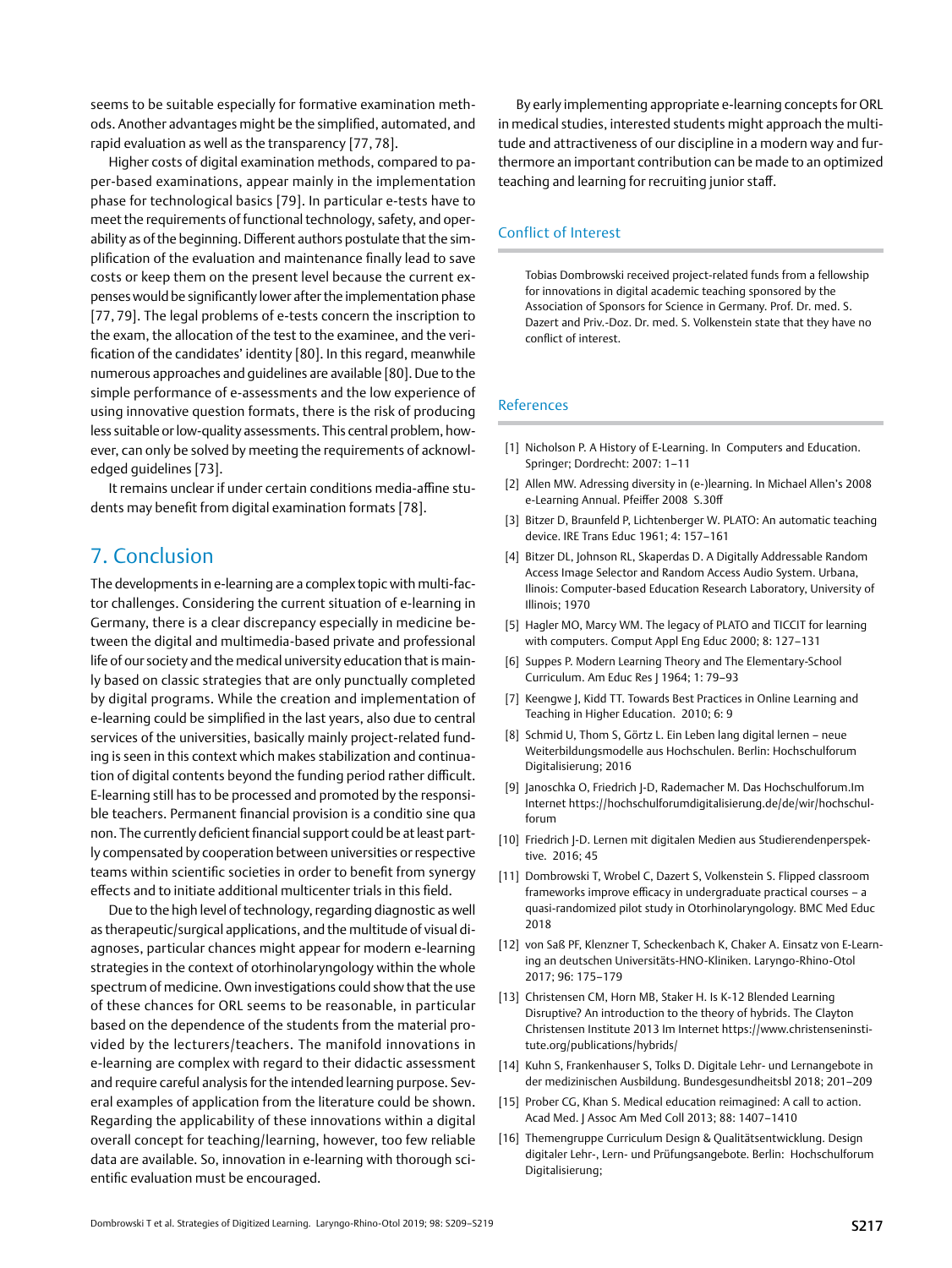- [17] Johnson L, Adams Becker S, Estrada V, Freeman A. NMC Horizon Report. 2015Austin, Texas: The New Media Consortium;
- [18] Prober CG, Heath C. Lecture Halls without Lectures A Proposal for Medical Education. N Engl J Med 2012; 366: 1657–1659
- [19] Ramnanan C, Pound L. Advances in medical education and practice: Student perceptions of the flipped classroom. Adv Med Educ Pract 2017; Volume 8: 63–73
- [20] Morton DA, Colbert-Getz JM. Measuring the impact of the flipped anatomy classroom: The importance of categorizing an assessment by Bloom's taxonomy. Anat Sci Educ 2017; 10: 170–175
- [21] Whelan A, Leddy JJ, Mindra S, Matthew Hughes JD, El-Bialy S, Ramnanan CJ. Student perceptions of independent versus facilitated small group learning approaches to compressed medical anatomy education. Anat Sci Educ 2016; 9: 40–51
- [22] Lew EK. Creating a contemporary clerkship curriculum: The flipped classroom model in emergency medicine. Int J Emerg Med 2016; 9: 25
- [23] Nelson BP, Hojsak J, Dei Rossi E, Karani R, Narula J, Seeing Is Believing: Evaluating a Point-of-Care Ultrasound Curriculum for 1st-Year Medical Students. Teach Learn Med 2017; 29: 85–92
- [24] Sharma N, Lau CS, Doherty I, Harbutt D. How we flipped the medical classroom. Med Teach 2015; 37: 327–330
- [25] Sajid MR, Laheji AF, Abothenain F, Salam Y, AlJayar D, Obeidat A. Can blended learning and the flipped classroom improve student learning and satisfaction in Saudi Arabia? Int J Med Educ 2016; 7: 281–285
- [26] Evans KH, Thompson AC, O'Brien C, Bryant M, Basaviah P, Prober C, Popat RA. An innovative blended preclinical curriculum in clinical epidemiology and biostatistics: Impact on Student Satisfaction and Performance. Acad Med J Assoc Am Med Coll 2016; 91: 696–700
- [27] Grossman E, Grosseman S, Azevedo GD, Figueiró-Filho EA, Mckinley D. Flipped classroom on humanities: Medicine, narrative and art. Med Educ 2015; 49: 1142
- [28] Rose E, Claudius I, Tabatabai R, Kearl L, Behar S, Jhun P. The flipped classroom in emergency medicine using online videos with interpolated questions. J Emerg Med 2016; 51: 284–291.e1
- [29] Lin Y, Zhu Y, Chen C, Wang W, Chen T, Li T, Li Y, Liu B, Lian Y, Lu L, Zou Y, Liu Y. Facing the challenges in ophthalmology clerkship teaching: Is flipped classroom the answer? PLoS ONE 2017; 12
- [30] Bharamgoudar R. Gamification. Clin Teach 2018; 15: 268–269
- [31] Lewis ZH, Swartz MC, Lyons EJ. What's the Point?: A Review of Reward Systems Implemented in Gamification Interventions. Games Health J 2016; 5: 93–99
- [32] Rutledge C, Walsh CM, Swinger N, Auerbach M, Castro D, Dewan M, Khattab M, Rake A, Harwayne-Gidansky I, Raymond TT, Maa T, Chang TP. Quality Cardiopulmonary Resuscitation (QCPR) leaderboard investigators of the International Network for Simulation-based Pediatric Innovation, Research, and Education (INSPIRE). Gamification in Action: Theoretical and Practical Considerations for Medical Educators. Acad Med J Assoc Am Med Coll. 2018;
- [33] Cooper S, Khatib F, Treuille A, Barbero J, Lee J, Beenen M, Leaver-Fay A, Baker D, Popović Z, Players F. Predicting protein structures with a multiplayer online game. Nature 2010; 466: 756–760
- [34] Khatib F, DiMaio F, Cooper S, Kazmierczyk M, Gilski M, Krzywda S, Zabranska H, Pichova I, Thompson J, Popovi Z, Jaskolski M, Baker D. Crystal structure of a monomeric retroviral protease solved by protein folding game players. Nat Struct Mol Biol 2011; 18: 1175–1177
- [35] Lamb LC, DiFiori MM, Jayaraman V, Shames BD, Feeney JM. Gamified Twitter Microblogging to Support Resident Preparation for the American Board of Surgery In-Service Training Examination. J Surg Educ 2017; 74: 986–991
- [36] Wannemacher K, Jungermann I, Scholz J, Tercanli H, Villiez A. Digitale Lernszenarien im Hochschulbereich. Arbeitspapier Nr. 15. Berlin: Hochschulforum Digitalisierung; 2016
- [37] Gorbanev I, Agudelo-Londoño S, González RA, Cortes A, Pomares A, Delgadillo V, Yepes FJ, Muñoz Ó. A systematic review of serious games in medical education: quality of evidence and pedagogical strategy. Med Educ Online 2018; 23: 1438718
- [38] Cardall S, Krupat E, Ulrich M. Live Lecture Versus Video-Recorded Lecture: Are Students Voting With Their Feet? Acad Med 2008; 83: 1174–1178
- [39] Bacro TRH, Gebregziabher M, Fitzharris TP. Evaluation of a lecture recording system in a medical curriculum. Anat Sci Educ 3: 300–308
- [40] Johnston ANB, Massa H, Burne THJ. Digital lecture recording: A cautionary tale. Nurse Educ Pract 2013; 13: 40–47
- [41] Gupta A, Saks NS. Exploring medical student decisions regarding attending live lectures and using recorded lectures. Med Teach 2013; 35: 767–771
- [42] Kwiatkowski AC, Demirbilek M. Investigating Veterinary Medicine Faculty Perceptions of Lecture Capture: Issues, Concerns, and Promises. J Vet Med Educ 2016
- [43] Dombrowski T, Dazert S. Unpublished Results. 2018
- [44] Gavali MY, Khismatrao DS, Gavali YV, Patil KB. Smartphone, the New Learning Aid amongst Medical Students. J Clin Diagn Res JCDR 2017; 11: JC05–JC08
- [45] Masters K, Ellaway RH, Topps D, Archibald D, Hogue RJ. Mobile technologies in medical education: AMEE Guide No. 105. Med Teach 2016; 38: 537–549
- [46] Deutsch K, Gaines JK, Hill JR, Nuss MA. iPad experience during clinical rotations from seven medical schools in the United States: Lessons learned. Med Teach 2016; 38: 1152–1156
- [47] Chang W-H, Su Y-C, Lin AP-C, Huang M-Y. Using a mobile application to facilitate post-simulation debriefing. Med Educ 49: 1163–1164
- [48] Hsueh WD, Bent JP, Moskowitz HS. An app to enhance resident education in otolaryngology. The Laryngoscope 2018; 128: 1340– 1345
- [49] Carley S, Beardsell I, May N, Crowe L, Baombe J, Grayson A, Carden R, Liebig A, Gray C, Fisher R, Horner D, Howard L, Body R. Social-media-enabled learning in emergency medicine: a case study of the growth, engagement and impact of a free open access medical education blog. Postgrad Med | 2018; 94: 92-96
- [50] Junhasavasdikul D, Srisangkaew S, Sukhato K, Dellow A. Cartoons on Facebook: a novel medical education tool. Med Educ 2017; 51: 539–540
- [51] Nettle M. Social media in medical education: Can you trust it? Yes. Emerg Med Australas 30: 416–417
- [52] Zucker BE, Kontovounisios C. It is time to improve the quality of medical information distributed to students across social media. Adv Med Educ Pract 2018; 9: 203–205
- [53] Chan R. Social media in medical education: Can you trust it? No. Emerg Med Australas EMA 2018; 30: 418–419
- [54] Paterson QS, Thoma B, Milne WK, Lin M, Chan TM. A Systematic Review and Qualitative Analysis to Determine Quality Indicators forHealth Professions Education Blogs and Podcasts. J Grad Med Educ 2015; 7: 549–554
- [55] MacNeill H, Telner D, Sparaggis-Agaliotis A, Hanna E. All for one and one for all: understanding health professionals' experience in individual versus collaborative online learning. J Contin Educ Health Prof 2014; 34: 102–111
- [56] Saqr M, Fors U, Tedre M. How the study of online collaborative learning can guide teachers and predict students' performance in a medical course. BMC Med Educ 2018; 18: 24
- [57] Pratt P, Arora A. Transoral Robotic Surgery: Image Guidance and Augmented Reality. ORL | Oto-Rhino-Laryngol Its Relat Spec 2018; 1-9